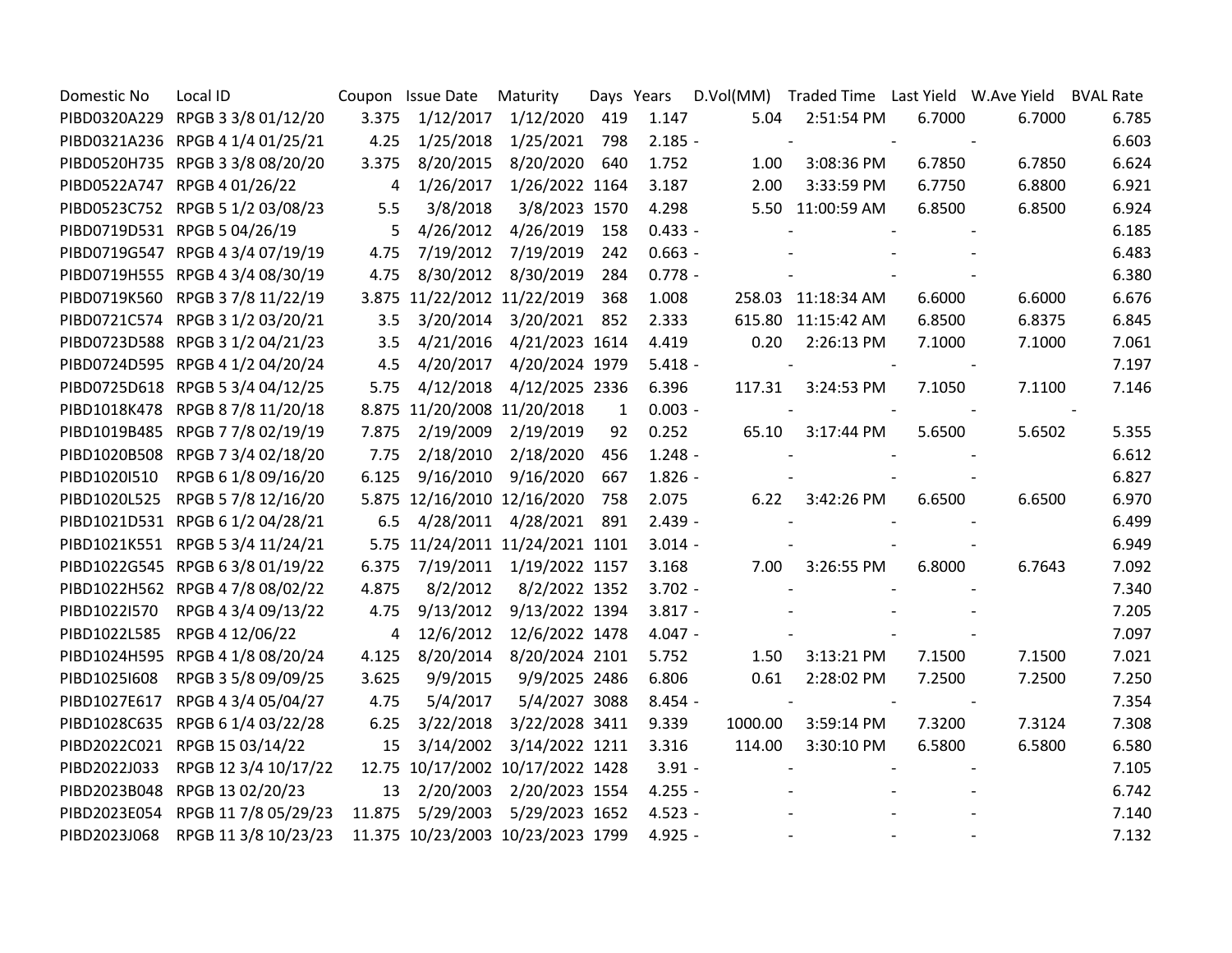| PIBD2024F075 | RPGB 12 3/8 06/03/24              | 12.375         | 6/3/2004                                | 6/3/2024 2023                   |                | $5.539 -$ |        |                   |        |        | 7.100 |
|--------------|-----------------------------------|----------------|-----------------------------------------|---------------------------------|----------------|-----------|--------|-------------------|--------|--------|-------|
|              | PIBD2024H086 RPGB 12 7/8 08/05/24 | 12.875         | 8/5/2004                                | 8/5/2024 2086                   |                | $5.711 -$ |        |                   |        |        | 7.220 |
|              | PIBD2024K091 RPGB 13 3/4 11/11/24 |                | 13.75 11/11/2004 11/11/2024 2184        |                                 |                | $5.979 -$ |        |                   |        |        | 7.226 |
|              | PIBD2025D103 RPGB 12 1/8 04/14/25 | 12.125         | 4/14/2005                               | 4/14/2025 2338                  |                | $6.401 -$ |        |                   |        |        | 7.199 |
| PIBD2025J116 | RPGB 12 1/8 10/20/25              |                | 12.125 10/20/2005 10/20/2025 2527       |                                 |                | $6.919 -$ |        |                   |        |        | 7.218 |
|              | PIBD2026A122 RPGB 10 1/4 01/19/26 | 10.25          | 1/19/2006                               | 1/19/2026 2618                  |                | $7.168 -$ |        |                   |        |        | 7.235 |
| PIBD2026L139 | RPGB 8 12/07/26                   | 8              | 12/7/2006                               | 12/7/2026 2940                  |                | $8.049 -$ |        |                   |        |        | 7.233 |
| PIBD2027I140 | RPGB 8 5/8 09/06/27               | 8.625          | 9/6/2007                                | 9/6/2027 3213                   |                | $8.797 -$ |        |                   |        |        | 7.282 |
| PIBD2028L151 | RPGB 9 1/2 12/04/28               | 9.5            | 12/4/2008                               | 12/4/2028 3668 10.042 -         |                |           |        |                   |        |        | 7.320 |
|              | PIBD2030E166 RPGB 8 3/4 05/27/30  | 8.75           | 5/27/2010                               | 5/27/2030 4207 11.518 -         |                |           |        |                   |        |        | 7.362 |
|              | PIBD2031G171 RPGB 8 07/19/31      | 8              | 7/19/2011                               | 7/19/2031 4625 12.663           |                |           |        | 25.00 11:28:20 AM | 7.3200 | 7.3320 | 7.371 |
|              | PIBD2032B183 RPGB 5 7/8 02/02/32  | 5.875          | 2/2/2012                                | 2/2/2032 4823 13.205 -          |                |           |        |                   |        |        | 7.385 |
| PIBD2032I195 | RPGB 5 3/4 09/27/32               | 5.75           | 9/27/2012                               | 9/27/2032 5061 13.856 -         |                |           |        |                   |        |        | 7.462 |
|              | PIBD2033C206 RPGB 3 5/8 03/21/33  | 3.625          | 3/21/2013                               | 3/21/2033 5236 14.335           |                |           | 100.00 | 2:53:07 PM        | 7.7500 | 7.7500 | 8.253 |
|              | PIBD2037E214 RPGB 5 1/4 05/18/37  | 5.25           | 5/18/2017                               | 5/18/2037 6755 18.494 -         |                |           |        |                   |        |        | 8.427 |
|              | PIBD2038B224 RPGB 6 1/2 02/22/38  | 6.5            | 2/22/2018                               | 2/22/2038 7035 19.261 -         |                |           |        |                   |        |        | 7.915 |
|              | PIBD2525K015 RPGB 18 1/4 11/29/25 |                | 18.25 11/29/2000 11/29/2025 2567        |                                 |                | $7.028 -$ |        |                   |        |        | 7.229 |
|              | PIBD2530G029 RPGB 12 1/2 07/28/30 | 12.5           | 7/28/2005                               | 7/28/2030 4269 11.688 -         |                |           |        |                   |        |        | 7.338 |
|              | PIBD2531A032 RPGB 11 1/4 01/26/31 | 11.25          | 1/26/2006                               | 1/26/2031 4451 12.186 -         |                |           |        |                   |        |        | 7.361 |
|              | PIBD2531J042 RPGB 9 3/8 10/05/31  | 9.375          | 10/5/2006                               | 10/5/2031 4703 12.876 -         |                |           |        |                   |        |        | 7.338 |
|              | PIBD2532K057 RPGB 8 1/2 11/29/32  |                | 8.5 11/29/2007 11/29/2032 5124 14.029 - |                                 |                |           |        |                   |        |        | 7.608 |
|              | PIBD2534K062 RPGB 9 1/4 11/05/34  | 9.25           | 11/5/2009                               | 11/5/2034 5830 15.962 -         |                |           |        |                   |        |        | 7.636 |
| PIBD2535I071 | RPGB 8 09/30/35                   | 8              | 9/30/2010                               | 9/30/2035 6159 16.862 -         |                |           |        |                   |        |        | 7.704 |
| PIBD2535L086 | RPGB 8 1/8 12/16/35               |                | 8.125 12/16/2010 12/16/2035 6236 17.073 |                                 |                |           | 0.30   | 2:47:59 PM        | 7.9150 | 7.9150 | 7.691 |
| PIBD2536I097 | RPGB 7 5/8 09/29/36               | 7.625          | 9/29/2011                               | 9/29/2036 6524 17.862 -         |                |           |        |                   |        |        | 7.795 |
|              | PIBD2537H103 RPGB 5 3/4 08/16/37  | 5.75           |                                         | 8/16/2012 8/16/2037 6845 18.741 |                |           | 6.46   | 2:35:53 PM        | 7.9500 | 7.9686 | 7.872 |
| PIBD2540I116 | RPGB 4 5/8 09/09/40               | 4.625          | 9/9/2015                                | 9/9/2040 7965 21.807 -          |                |           |        |                   |        |        | 8.068 |
| PIBL0618E053 | RPTB 0 11/21/18                   | $\overline{a}$ |                                         | 5/23/2018 11/21/2018            | $\overline{2}$ | $0.005 -$ |        |                   |        |        |       |
| PIBL0618F063 | RPTB 0 12/05/18                   |                | 6/6/2018                                | 12/5/2018                       | 16             | $0.044 -$ |        |                   |        |        | 5.340 |
| PIBL0618F072 | RPTB 0 12/12/18                   |                |                                         | 6/13/2018 12/12/2018            | 23             | $0.063 -$ |        |                   |        |        | 5.143 |
| PIBL0618F081 | RPTB 0 12/19/18                   |                |                                         | 6/20/2018 12/19/2018            | 30             | $0.082 -$ |        |                   |        |        | 5.323 |
| PIBL0618F090 | RPTB 0 12/26/18                   |                |                                         | 6/27/2018 12/26/2018            | 37             | $0.101 -$ |        |                   |        |        | 5.334 |
| PIBL0618G106 | RPTB 0 01/02/19                   |                | 7/4/2018                                | 1/2/2019                        | 44             | 0.12      | 0.88   | 9:42:02 AM        | 5.3750 | 5.3750 | 5.031 |
|              | PIBL0618G115 RPTB 0 01/09/19      |                | 7/11/2018                               | 1/9/2019                        | 51             | $0.14 -$  |        |                   |        |        | 5.023 |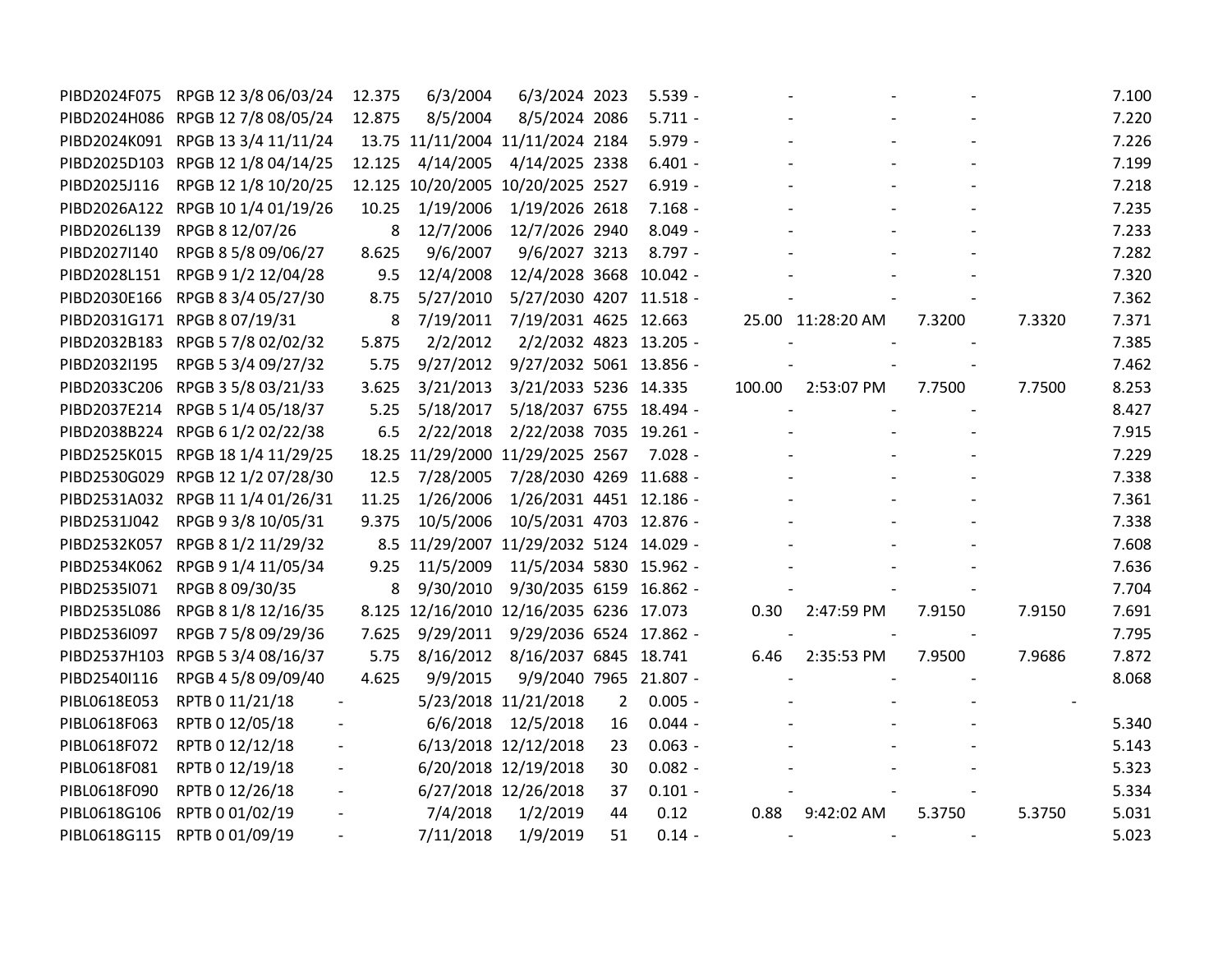| PIBL0618G124 | RPTB 0 01/23/19              |                              | 7/25/2018  | 1/23/2019            | 65  | 0.178     | 2.05   | 2:26:05 PM       | 4.8500 | 4.8500 | 4.877 |
|--------------|------------------------------|------------------------------|------------|----------------------|-----|-----------|--------|------------------|--------|--------|-------|
| PIBL0618H132 | RPTB 0 02/06/19              |                              | 8/8/2018   | 2/6/2019             | 79  | 0.216     | 26.89  | 3:33:19 PM       | 5.0000 | 5.1433 | 5.102 |
| PIBL0618H141 | RPTB 0 02/20/19              |                              | 8/22/2018  | 2/20/2019            | 93  | 0.255     | 122.32 | 3:32:39 PM       | 5.2800 | 5.2514 | 5.285 |
| PIBL0618H150 | RPTB 0 02/27/19              | $\frac{1}{2}$                | 8/29/2018  | 2/27/2019            | 100 | 0.274     | 20.73  | 3:15:04 PM       | 5.2750 | 5.2694 | 5.437 |
| PIBL0618I168 | RPTB 0 03/06/19              |                              | 9/5/2018   | 3/6/2019             | 107 | 0.293     | 302.84 | 3:22:26 PM       | 5.3750 | 5.3873 | 5.334 |
| PIBL0618I177 | RPTB 0 03/20/19              |                              | 9/19/2018  | 3/20/2019            | 121 | $0.331 -$ |        |                  |        |        | 5.690 |
| PIBL0618J185 | RPTB 0 04/03/19              |                              | 10/3/2018  | 4/3/2019             | 135 | $0.37 -$  |        |                  |        |        | 5.854 |
| PIBL0618J194 | RPTB 0 04/10/19              | $\overline{\phantom{a}}$     | 10/10/2018 | 4/10/2019            | 142 | $0.389 -$ |        |                  |        |        | 5.920 |
| PIBL0618J201 | RPTB 0 04/30/19              | $\qquad \qquad -$            | 10/31/2018 | 4/30/2019            | 162 | 0.444     |        | 6.65 11:18:04 AM | 5.9750 | 6.0794 | 6.052 |
| PIBL0618K218 | RPTB 0 05/08/19              | $\overline{\phantom{a}}$     | 11/7/2018  | 5/8/2019             | 170 | 0.465     | 156.93 | 3:29:44 PM       | 6.2000 | 6.1991 | 6.200 |
| PIBL1217K227 | RPTB 0 11/28/18              |                              |            | 5/30/2018 11/28/2018 | 9   | $0.025 -$ |        |                  |        |        | 5.014 |
| PIBL1218A011 | RPTB 0 01/16/19              |                              | 1/17/2018  | 1/16/2019            | 58  | 0.159     | 2.14   | 3:10:19 PM       | 5.1000 | 5.2402 | 4.777 |
| PIBL1218A020 | RPTB 0 01/30/19              |                              | 1/31/2018  | 1/30/2019            | 72  | 0.197     | 323.64 | 3:27:25 PM       | 5.1000 | 5.1332 | 5.137 |
| PIBL1218B038 | RPTB 0 02/13/19              | $\qquad \qquad \blacksquare$ | 2/14/2018  | 2/13/2019            | 86  | 0.235     | 137.09 | 3:29:06 PM       | 5.2150 | 5.2259 | 5.213 |
| PIBL1218C056 | RPTB 0 03/13/19              | $\overline{\phantom{a}}$     | 3/14/2018  | 3/13/2019            | 114 | $0.312 -$ |        |                  |        |        | 5.657 |
| PIBL1218C064 | RPTB 0 03/27/19              |                              | 3/28/2018  | 3/27/2019            | 128 | $0.35 -$  |        |                  |        |        | 5.724 |
| PIBL1218D090 | RPTB 0 04/17/19              |                              | 4/18/2018  | 4/17/2019            | 149 | $0.408 -$ |        |                  |        |        | 5.792 |
| PIBL1218D107 | RPTB 0 04/24/19              | $\qquad \qquad \blacksquare$ | 4/25/2018  | 4/24/2019            | 156 | 0.427     | 6.35   | 3:30:06 PM       | 5.8500 | 5.8500 | 6.038 |
| PIBL1218E132 | RPTB 0 05/15/19              | $\qquad \qquad -$            | 5/16/2018  | 5/15/2019            | 177 | 0.485     | 130.89 | 3:41:14 PM       | 6.2350 | 6.2428 | 6.273 |
| PIBL1218E142 | RPTB 0 05/22/19              | $\overline{\phantom{a}}$     | 5/23/2018  | 5/22/2019            | 184 | $0.504 -$ |        |                  |        |        | 6.361 |
| PIBL1218E151 | RPTB 0 05/29/19              |                              | 5/30/2018  | 5/29/2019            | 191 | 0.523     | 6.44   | 2:41:41 PM       | 6.2550 | 6.2550 | 6.243 |
| PIBL1218F169 | RPTB 0 06/05/19              |                              | 6/6/2018   | 6/5/2019             | 198 | 0.542     | 10.00  | 2:14:14 PM       | 6.2500 | 6.2500 | 6.251 |
| PIBL1218F178 | RPTB 0 06/11/19              | $\qquad \qquad \blacksquare$ | 6/13/2018  | 6/11/2019            | 204 | $0.559 -$ |        |                  |        |        | 6.243 |
| PIBL1218F188 | RPTB 0 06/19/19              | $\qquad \qquad -$            | 6/20/2018  | 6/19/2019            | 212 | $0.58 -$  |        |                  |        |        | 6.276 |
| PIBL1218F196 | RPTB 0 06/26/19              | $\overline{\phantom{m}}$     | 6/27/2018  | 6/26/2019            | 219 | $0.6 -$   |        |                  |        |        | 6.269 |
| PIBL1218G202 | RPTB 0 07/03/19              | $\overline{\phantom{m}}$     | 7/4/2018   | 7/3/2019             | 226 | $0.619 -$ |        |                  |        |        | 6.272 |
| PIBL1218G211 | RPTB 0 07/10/19              |                              | 7/11/2018  | 7/10/2019            | 233 | $0.638 -$ |        |                  |        |        | 6.373 |
| PIBL1218G220 | RPTB 0 07/17/19              |                              | 7/18/2018  | 7/17/2019            | 240 | $0.657 -$ |        |                  |        |        | 6.382 |
| PIBL1218G239 | RPTB 0 07/24/19              |                              | 7/25/2018  | 7/24/2019            | 247 | 0.676     | 5.66   | 3:00:13 PM       | 5.9000 | 5.9000 | 6.382 |
| PIBL1218H249 | RPTB 0 07/31/19              |                              | 8/1/2018   | 7/31/2019            | 254 | 0.695     | 0.30   | 2:30:43 PM       | 6.0600 | 6.0600 | 6.415 |
| PIBL1218H256 | RPTB 0 08/07/19              |                              | 8/8/2018   | 8/7/2019             | 261 | $0.715 -$ |        |                  |        |        | 6.440 |
| PIBL1218H265 | RPTB 0 08/14/19              |                              | 8/15/2018  | 8/14/2019            | 268 | $0.734 -$ |        |                  |        |        | 6.429 |
| PIBL1218H274 | RPTB 0 08/20/19              |                              | 8/22/2018  | 8/20/2019            | 274 | $0.75 -$  |        |                  |        |        | 6.442 |
|              | PIBL1218H283 RPTB 0 08/28/19 |                              | 8/29/2018  | 8/28/2019            | 282 | $0.772 -$ |        |                  |        |        | 6.390 |